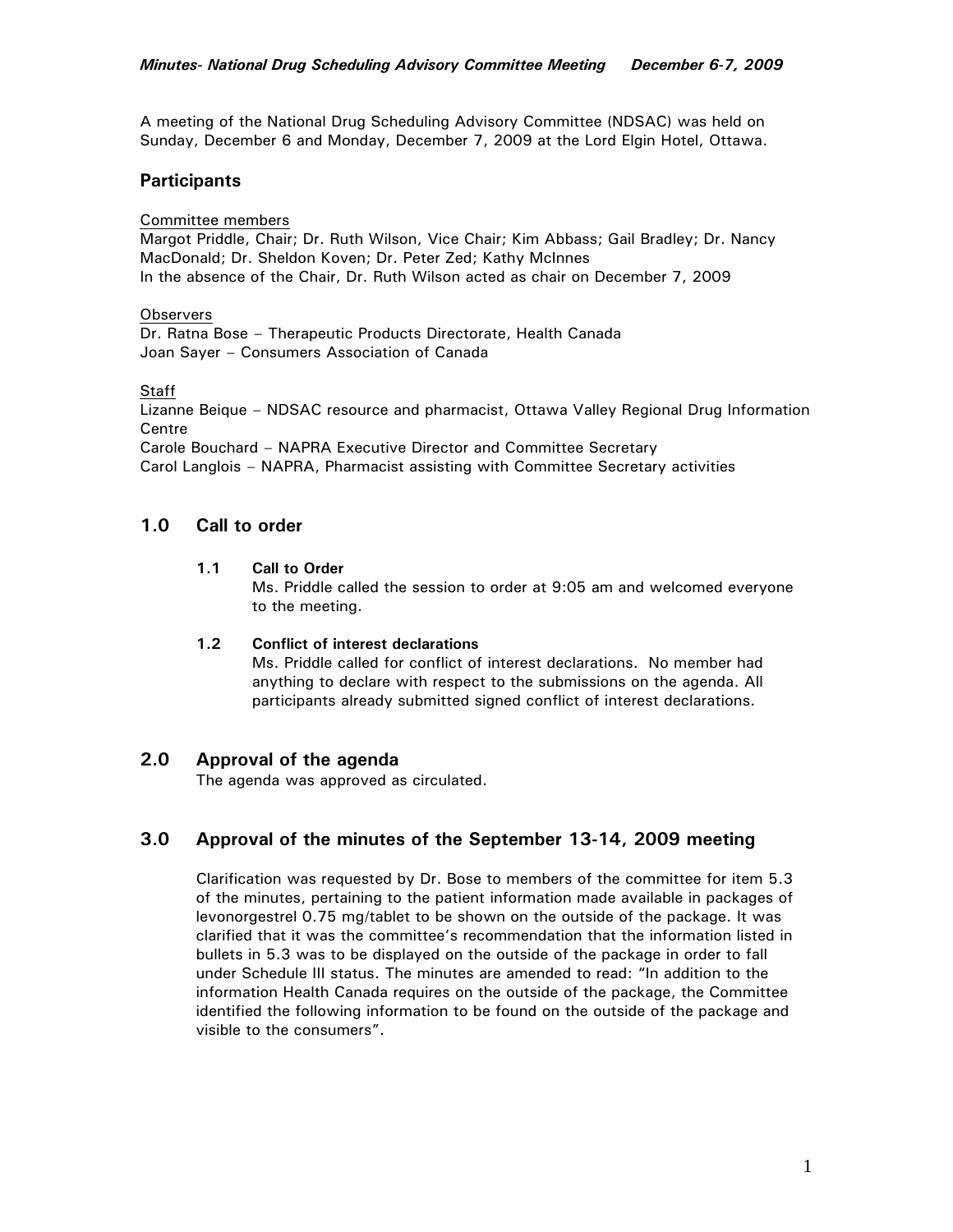3.1 Communication to Committee

At the request of the Chair, C. Bouchard informed the members about a letter received further to the September meeting requesting a reassessment in the case of the review of methocarbamol. After consideration by the Executive Committee, the request was denied.

3.2 Levornorgestrel 0.75 mg/tablet

In relation to item 5.3 of the September minutes, and marketing of other products containing levonorgestrel 0.75 mg/tablet for self-selection, C. Bouchard also informed members that steps have been taken to ensure that manufacturers who wish to market these products as Schedule III, be aware of the requirements for appropriate labelling for self-selection and ensure compliance with those.

Topics that were planned to be discussed at a future meeting and described in the minutes of last meeting, i.e. item 4.1, *Guidelines for Scheduling Status Submissions*; item 4.2, *Clarification of "parenteral nutrition" vs "total parenteral nutrition";* and item 4.3, *Reference chart of scheduling structure in similar jurisdictions e.g. US, UK, AU, NZ, EU,* were deferred to the next meeting.

The amendment to the minutes has been approved.

# **4.0 New business**

### 4.1 Request for Schedule III status for Fluconazole 150 mg single dose oral administration for vaginal candidiasis

The committee welcomed Leonard Baum, Dr. Wanda Wenman, Joseph Chan and Michele Kay (by teleconference), representatives from Bayer Inc., to the meeting at 10:00 am. The representatives made a presentation to the committee outlining key elements presented in the submission regarding their request to have Fluconazole 150 mg single dose in oral form placed in Schedule III for self-selection after the product is removed from Schedule F of the *Food and Drug Regulations* and receives a Notice of Compliance (NOC). The presentation was followed by a period of questions and answers with committee members.

The committee reviewed and discussed the information previously submitted by the applicant and their presentation. The committee members felt that the material provided was detailed, however pointed out that very little research exists for patients under 18 years of age and the drug is not recommended for children under 12 years. The safety profile of the product was also discussed. The members discussed the impact of some possible drug interactions with warfarin or oral hypoglycemic agents, and some possible adverse events such as drug resistance in HIV patients with decreased CD4 counts, and QT prolongation. The need for proper directions to ensure patients use the product appropriately was pointed out.

The committee was informed that no Interested Parties status was granted. Comments were received from seven members of the public through the alternate method of participation recently implemented. They were all in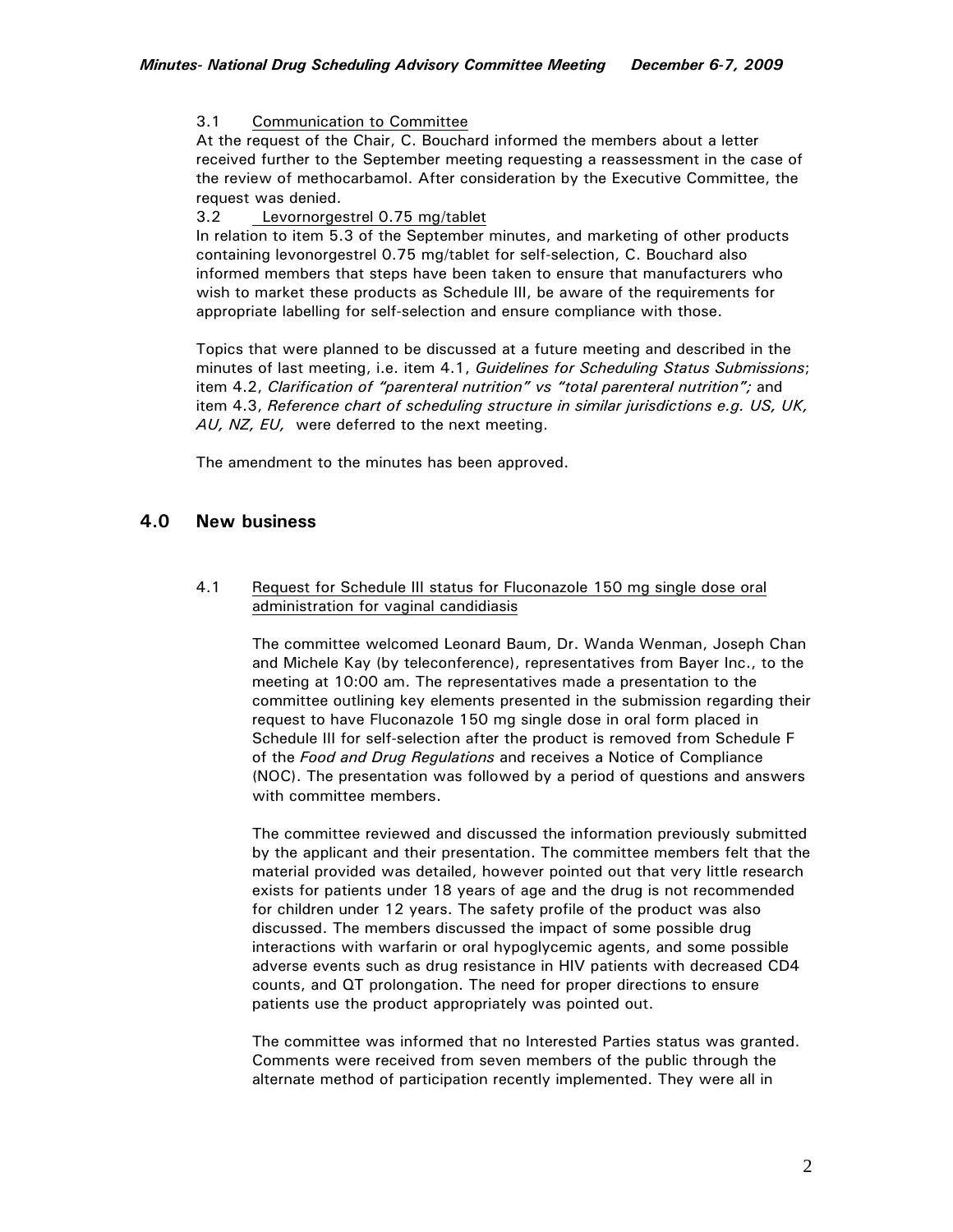support of the requested scheduling change. A summary of the comments received was provided to the members.

The Chair then led the committee through a review of the current applicability of this drug to all scheduling factors, and it was agreed that scheduling factors # II-1, # II-10, # III-2, # III-3, # III-5 were applicable. After further discussion, it was agreed that the applicability of these factors allowed placement in Schedule III.

A draft motion was discussed on the first day of the meeting and finalized on the second to read as follows:

It was moved by R. Wilson, seconded by P. Zed that "Fluconazole when sold in a concentration of 150 mg Single oral dosage unit and indicated for the treatment of vaginal candidiasis, in package sizes containing no more than 150 mg of fluconazole" be granted Schedule III status, pursuant to removal from Schedule F of the *Food and Drug Regulations* and the issuance of a Notice of Compliance by Health Canada for the non-prescription product formulation.

#### **Motion carried.**

To be reported to NAPRA Executive Committee.

4.2 Request for Schedule II status for oral purgatives containing sodium picosulphate 10 mg per pack (when found in preparations with magnesium oxide 3.5g and citric acid 12g)

Ms. Priddle welcomed Denise E. David, Dr. S. Vanner and Dr. A. Brusby, representatives from Ferring Pharmaceuticals, at 14:30. Ms. David and Dr. Vanner made a presentation to the Committee regarding the request to have sodium picosulphate 10 mg per pack, when found in preparations with magnesium oxide 3.5g and citric acid 12g, granted Schedule II status, due to increased risks of serious adverse events in some patients in situations when the product is not provided by a health care professional. The product is used for colon cleansing before undergoing colonoscopy and requires specific instructions for safe use in some situations by health care professionals. This was followed by a period of questions and answers.

The committee reviewed and discussed the submission previously provided by Ferring Pharmaceuticals and their presentation.

The committee was informed that there was no Interested Parties other than the sponsor involved in this request. No comment was received from the public through the alternate method of participation however, a letter supporting the proposal was received with the submission.

It was mentioned at the meeting that sodium picosulphate is not a prescription product and that it has an "ethical" status with Health Canada as indicated in the Health Canada's Drug Product Database, which means that it would not normally be used without a practitioner's direction and consequently, is not for self-selection.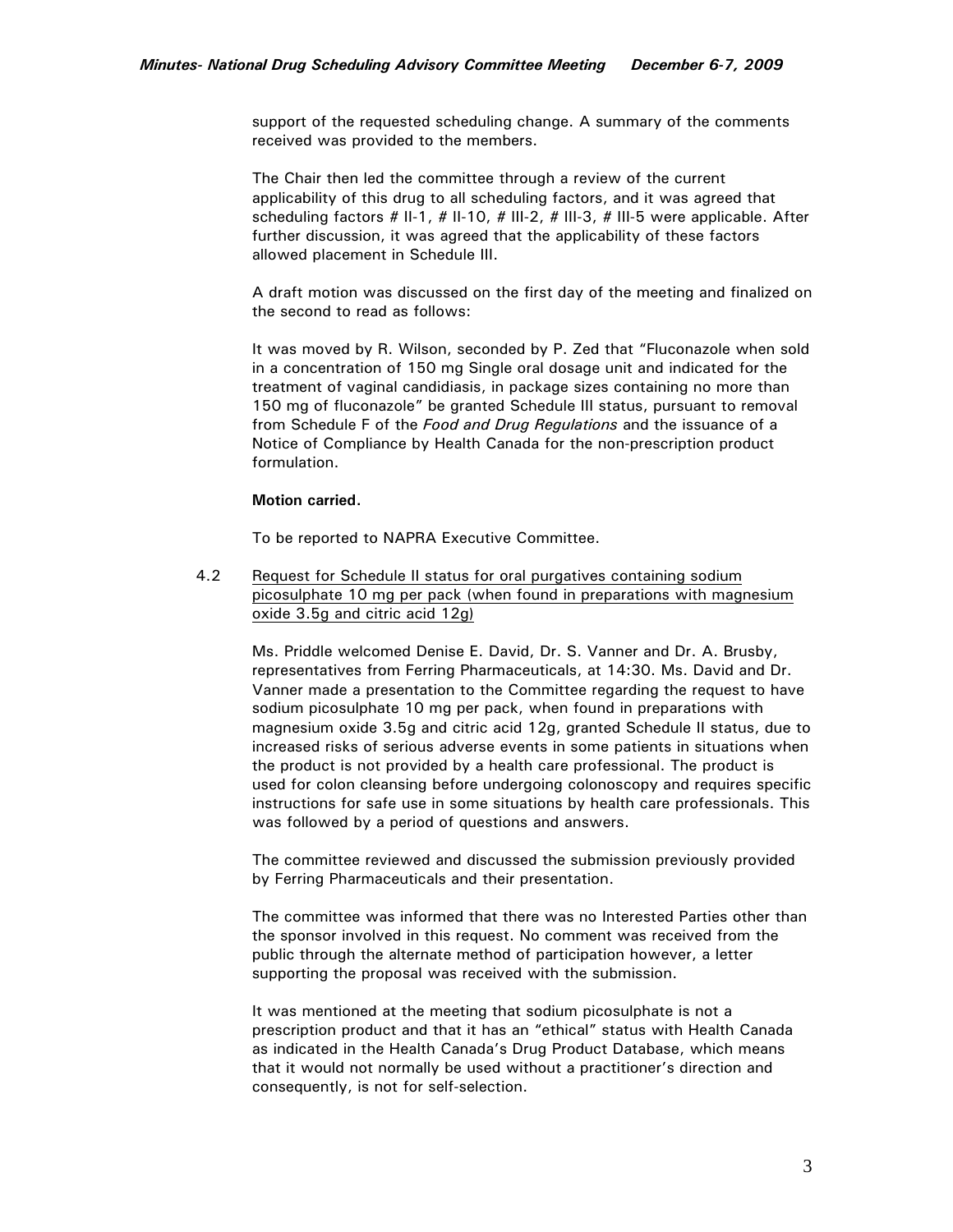The Committee discussed the fact that serious adverse events resulting from fluid and electrolytes disturbances have been observed with certain products used as oral purgatives (e.g. oral sodium phosphate products), particularly in older patients. This is even more of a serious concern when it is used repeatedly and without proper hydration or fluid intake to compensate for fluid loss. There was agreement that considerable attention is required to emphasize the need for fluid intake requirements, as mentioned in product packages, or to other conditions of use prior to bowel examination. In addition, concern was expressed about nephrocalcinosis associated with renal failure, as has been reported with oral sodium phosphate products.

The issue of consistency concerning scheduling status of other oral purgatives used for similar indications was raised during the discussion, especially for those products that are also classified as "ethical" products with Health Canada. In addition, it was raised that some products used as laxatives have been classified as natural health products and granted a natural health products number (NPN). It was decided that this more general concern be added as an item to the next meeting agenda to further the discussion on this matter.

The Chair led the committee through a review of the current applicability of this drug to all scheduling factors, and it was agreed that scheduling factors # 1-1, # 1-2, # 1-4, # 11-1, # 11-4, # 11-5, # 11-9, # 111-2, # 111-4, and # 111-5 were applicable. After further discussion, it was agreed that the applicability of these factors allowed placement in Schedule II.

It was moved by R. Wilson, seconded by S. Koven that "oral purgatives containing sodium picosulphate 10 mg per pack (when found in preparations with magnesium oxide 3.5g and citric acid 12g)" be granted Schedule II status.

#### **Motion carried.**

To be reported to NAPRA Executive Committee.

As briefly described above, the committee's members further discussed the scheduling status of other bowel cleansing agents, including the need to look at consistency in the scheduling status of other purgative products used for the same indications, and having with Health Canada the "ethical" classification. Especially in light of the fact that there is a number of available cleansing agents for bowel examination and other procedures, which can inappropriately be used as laxatives by patients in the context of purchase by self-selection, the committee felt that there is a need to further examine this issue.

Accordingly, two additional motions were formulated and finalized on the second day of the meeting:

It was moved by R. Wilson and seconded by N. MacDonald to recommend to NAPRA that bowel cleansing agents identified as "ethical" by Health Canada, and used for bowel examinations and other procedures, be considered for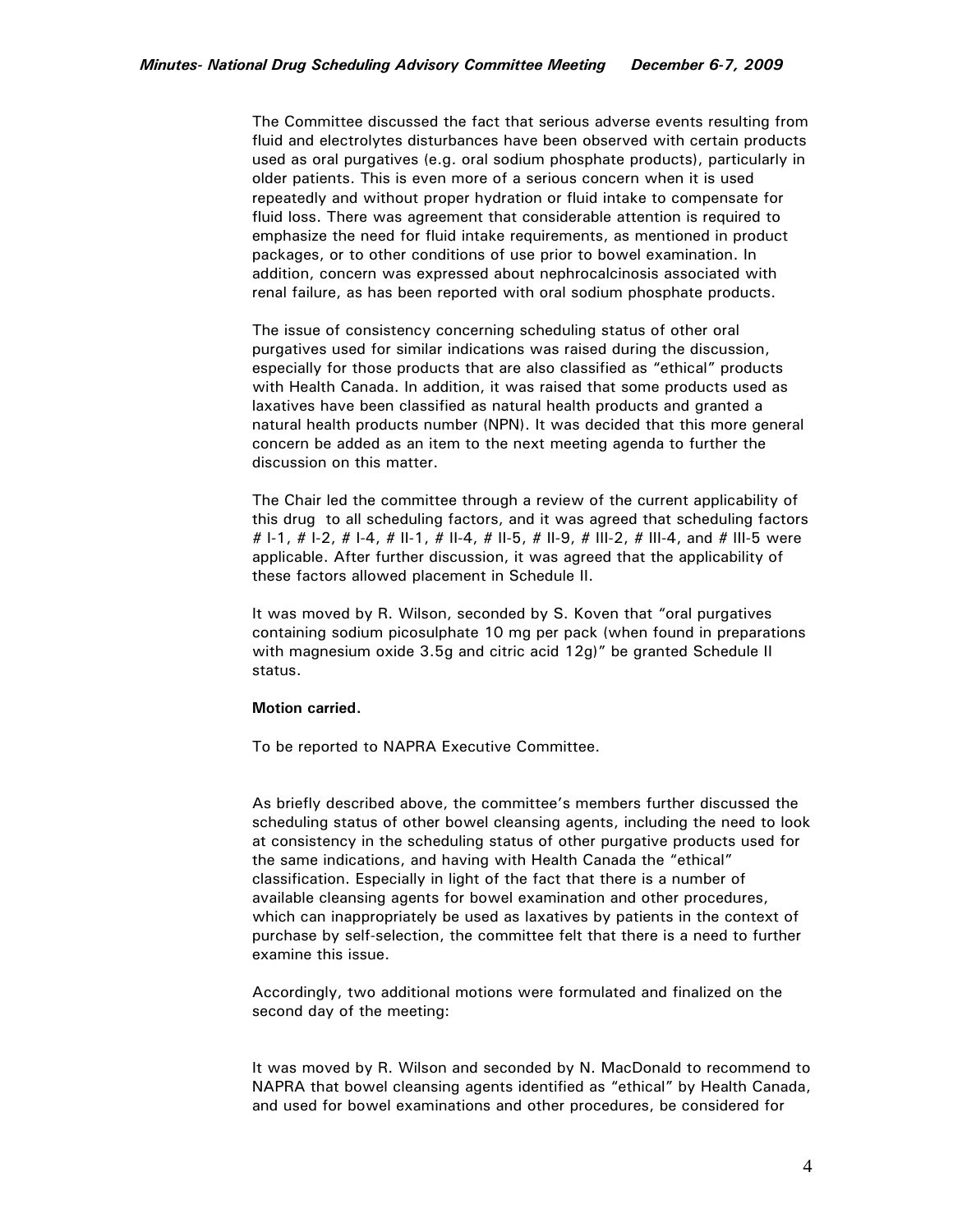placement on Schedule II and that Health Canada be approached to discuss the need for consistency regarding the regulatory environment of all bowel cleansing agents used in preparation for bowel examination and other procedures, on the Canadian market.

 Members added that this particular motion includes reference to Natural Health Products and the need for consistency between these products and the ones with a Drug Identification Number to ensure patient safety in view of possible fluid electrolytes disturbance.

 It was also moved by R. Wilson, seconded by K. McInnes to recommend to NAPRA to examine the feasibility of developing a policy to place drugs identified as "ethical" by Health Canada, automatically under Schedule II.

#### **Both Motions carried.**

To be reported to NAPRA Executive Committee.

4.3 Scheduling status for Influenza A (H1N1) Pandemic vaccines (with and without adjuvant)

 C. Bouchard provided some background on the issue, as earlier this year, in anticipation of the release of the Influenza A (H1N1) Pandemic vaccine, NAPRA was asked where it would fall under the National Drug Schedules.

 It seems that Influenza A (H1N1) vaccine would best be captured under Schedule II for the following reasons: 1) the vaccine is not in Schedule I because of the existing exemptions, for vaccines which are part of a routine immunization program in most/all provinces and territories and for vaccines requiring special enhanced public access due to disease outbreaks; 2) most of the vaccines that are exempted from Schedule I status in the vaccines category are further specifically listed in Schedule II; and 3) from a public health perspective it was not felt that the vaccine should be either in Schedule III or unscheduled.

It was also raised that other vaccines such as vaccines against hepatitis B, were also placed in Schedule II.

All members agreed that all Influenza A (H1N1) Pandemic vaccines should be listed in Schedule II.

# **5.0 For information**

5.1 TPD update

Dr. R. Bose provided an update to the committee members on the new requirement for labelling for acetaminophen containing products in Canada that now reflects strengthened safety requirement regarding acetaminophen overdosing (liver related injury). She indicated that manufacturers have until December 2010 to have labels revised as per the new labelling standard.